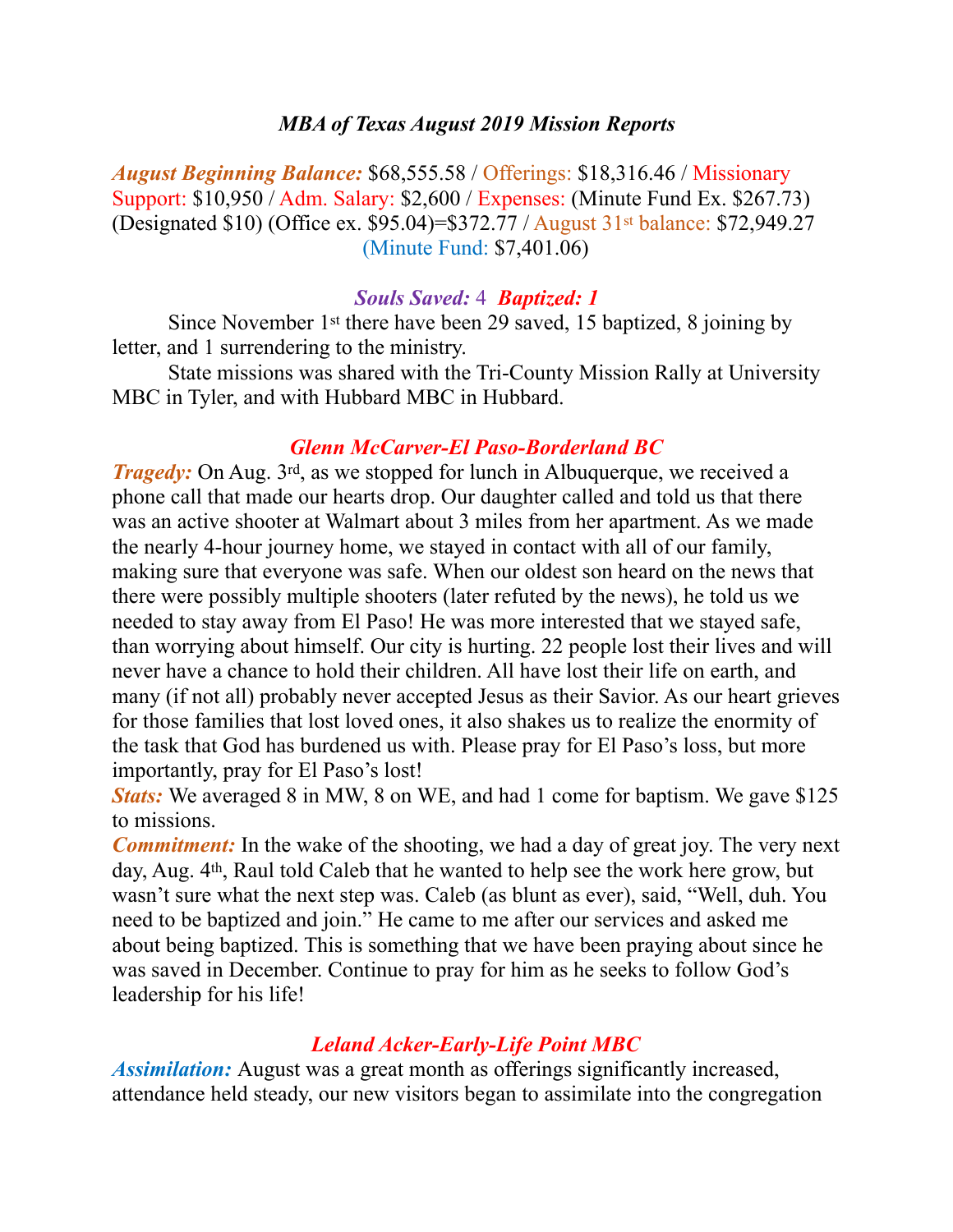and began to give to the offering, and we received several offerings from sister churches.

*Organize:* August was also a great month as the congregation is catching the vision for becoming self-supporting, so we can more directly participate in the Great Commission by sending out missionaries. Because of that, Life Point voted to organize in December, and come before the MBA of Texas as a project for 2019-2020. We are reducing our request for monthly support, asking only \$1,000 per month, compared to the \$1,500 we have been receiving this year.

 Given our growth in the past few months, we feel that we will grow to the point over the next year where we no longer need support from the MBA of Texas. We're not quite there, but we're close, and we know God will give the increase. Therefore, we have committed ourselves to making this the LAST YEAR we will request support. If the messengers of the MBA of Texas approve this request, we feel that we will have a strong, Missionary Baptist Church established by this time next year.

*Stats:* We averaged 19 in SS; 22 in MW; and 21 in WE. Our offering was \$2,768.60 with \$350 given to missions.

*Rescheduling:* Looking forward to September, we will begin a new schedule for midweek services. We will hold outreach (door-to-door evangelism) on Wednesday nights, and family Bible Study time on Thursday nights. Please pray that God blesses these efforts. Thank you for your support.

# *Daniel Tijerina- Mission- A New Beginning BC*

*Blessings:* The month of August was filled with blessings, with the member's commitment to spreading the Gospel by giving to missions and going out into the community. They are growing spiritually through the weekly Bible studies. *Future Plans:* We are looking forward to the great things the Lord has in store for us the rest of this year. We requested the Texas Mission Development funds for the 4th quarter to purchase land and a building for a permanent meeting place.

 We ask your prayers as I plan to retire from Municipal Government in order to work full-time in the ministry.

*Gratitude & Prayers:* We are grateful to Unity MBC and ask you to pray for Bro. Ray Williams, who is healing up over the surgery he had this month.

*Stats:* We are working with 4 families and averaging 22 on SM. We are meeting at Mount Calvary MBC in Pharr but may return to the Valley Baptist Retreat Center in September. Thank you for your prayers and encouragement. If you have any questions please call me at 956-240-5717.

# *Joe Bozarth- Conroe- Fellowship BC*

*Visitors:* We had a good month with a couple of first time visitors. One of the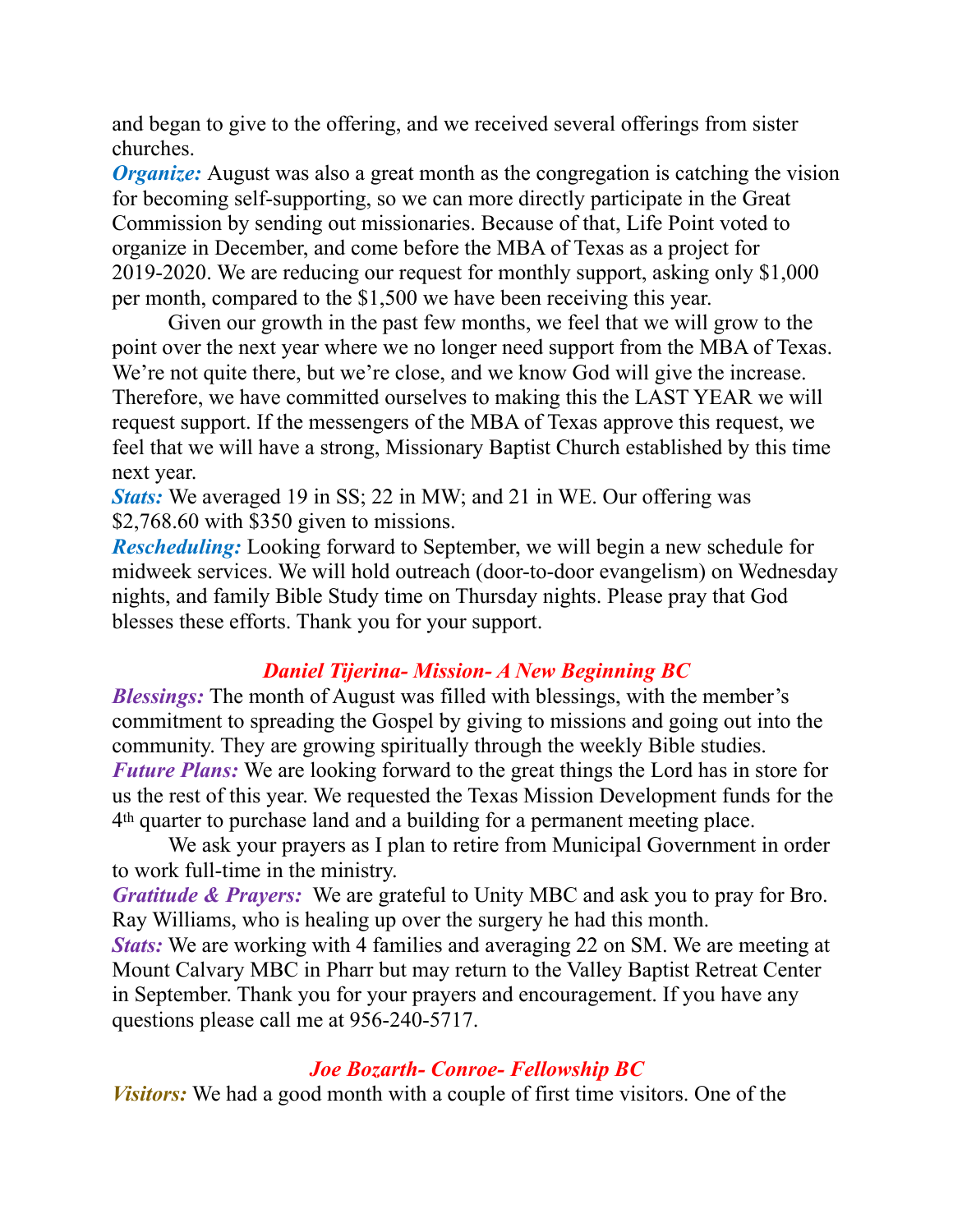ladies returned and brought someone with her. She drives a dump truck and works on highway projects in Conroe. Hopefully, we will see them both return soon. *Website:* We have a new website at [www.fellowshipbaptistconroe.com](http://www.fellowshipbaptistconroe.com). Please check it out and let us know what you think.

*Stats:* We averaged 11 in SS; 13 in MW; 11 in EW; and 12 in WE. Our offering was \$4,519 with \$476.92 given to missions and \$3,002.32 paid on the loan.

 Our land is cleared of the brush and we are looking forward to cooler days so we can turn it into a park for families.

## *Steven Haney- Lubbock- Texas Tech MBSF Director*

*Back in Session:* School is back in session and it has been a month of preparation and our first steps into the fall semester for Texas Tech U. We signed up for a booth during the Hub City Fest on Aug. 23rd. This allows student organizations, local businesses, and non-profit organizations to meet with incoming freshmen. There was about 3,000 freshmen and we were able to hand out around 600 flyers. It wasn't as many as I hoped for, but we still had over 100 freshmen stop and sign up for more information. I sent out as much information to those emails as I could and even though classes just started, we went ahead and had our first meeting that Monday and had 6 students come. 3 were Tech students and 1 completely new. It was a bit disappointing but I will continue to email those students and let them know about our meeting times. We are having a fellowship at the Bowling Alley this Saturday, and I invited those who could not make it on Monday to meet together on Saturday. Please pray for students to get involved. My biggest prayer is that the students we do have will reach out to their friends so we can get registered on campus this year.

*Booths:* I will be having 2 booths on campus each month as well as fellowships throughout the month on weekends as schedules allow.

*Support:* We are still looking for churches to partner with us, as we are now averaging \$2,900 of the \$4,500 monthly support we are seeking. If you have any questions please call me at 903-722-1545.

## *David Smith- Mansfield- Lifeline BC*

**4 Saved:** God truly blessed this past month with four precious souls. I was walking my dog one evening and met two young men in their twenties. One was covered with tattoos and the other was his cousin. Smiling as I approached, we exchanged greetings and began conversing right there on the sidewalk. One topic ranged to another and then I said, "Guys, can I ask you a very important question?" They looked a little surprised at me and then both responded, "sure"! "If you died right now, where would you go, heaven or hell?" One said, "probably to hell", and the other said, "I really don't know." "Would you like to know?" I said. And both